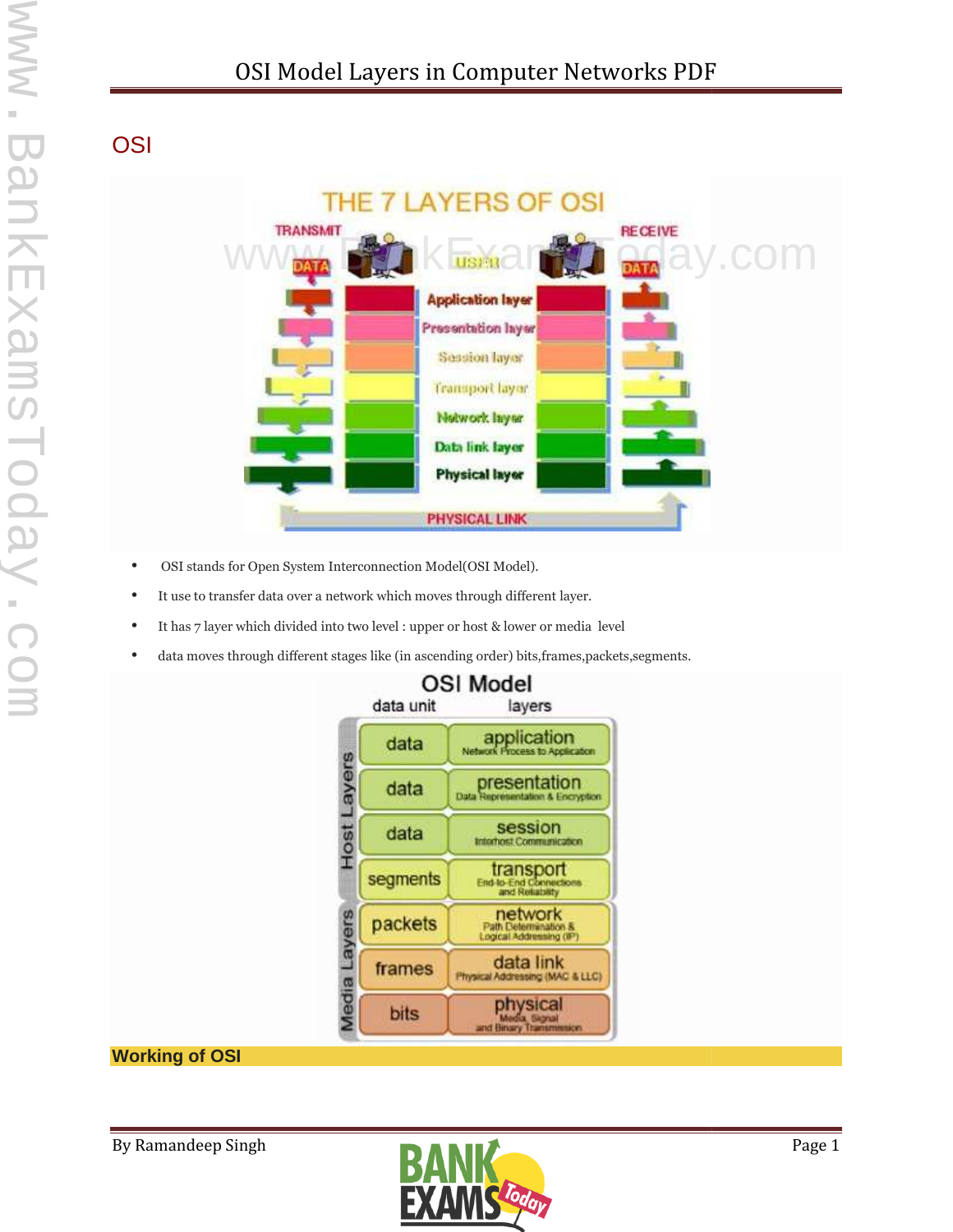

#### 1. **Physical layer :**

- Prepare the physical devices enabling devices for transmission of data and data is received.
- It is responsible for establish and termination of connection between two nodes over a network.
- It defines the medium of transmission of data like: simple(one way transmission,eg t.v),half duplex(two way transmission but partially,eg: walki talki), full duplex(Two way transmission of data, eg: mobile or phone)

#### 2. **Data link Layer :**

- It provides permission to devices for gain access to data.It controlling devices over a netwrork.
- Data is sent to Network layer in the form of packets and it is responsible to controls error checking and packet synchronization.

#### 3. **Network layer :**

 In a network each node(computer) has a unique address here network layer is responsible for letting the data to its destination address or node.